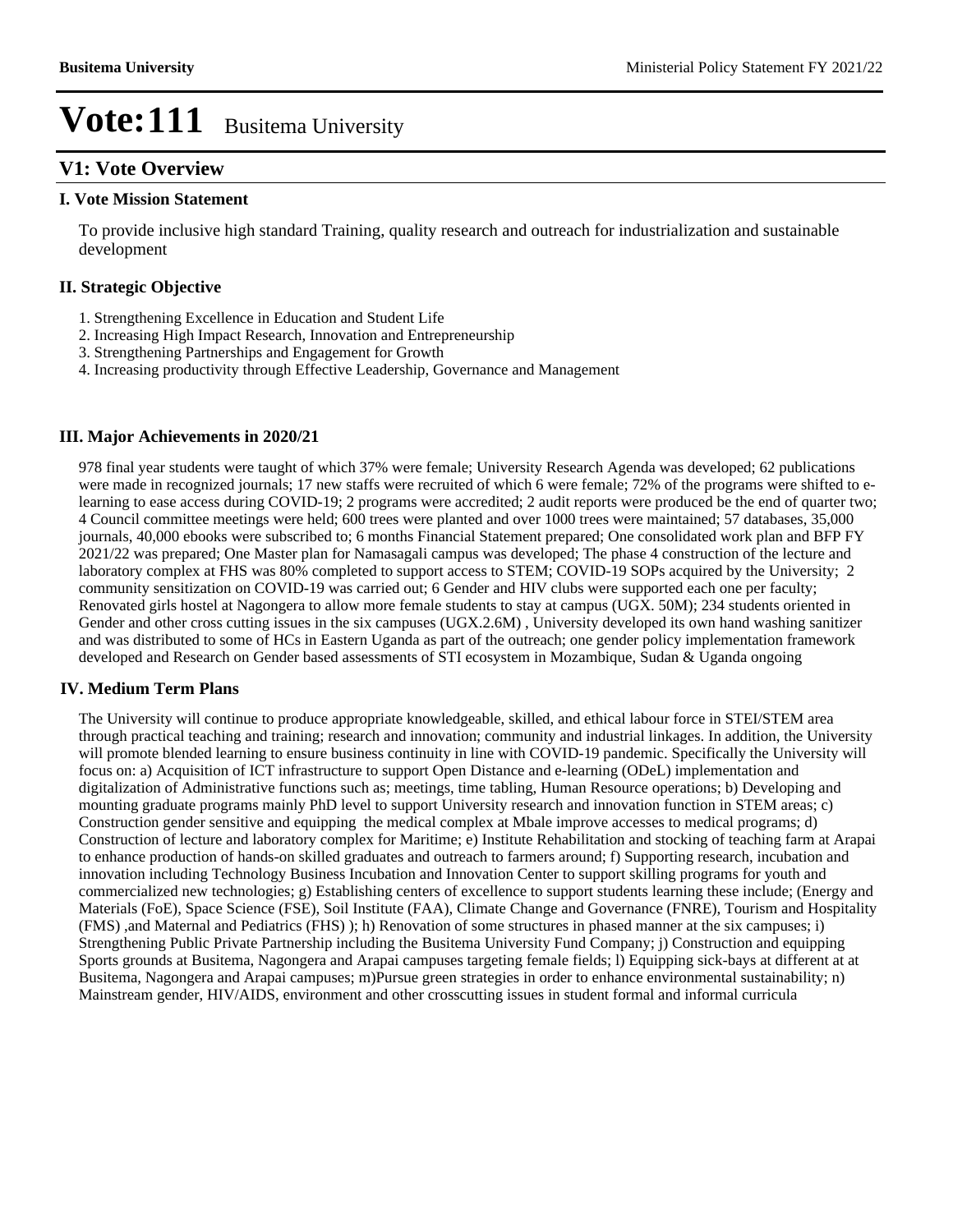### **V. Snapshot Of Medium Term Budget Allocations**

**Table 5.1: Overview of Vote Expenditures (UShs Billion)**

|                  |                                                      |                    |               | 2020/21                                   |         |         |         | <b>MTEF Budget Projections</b> |         |
|------------------|------------------------------------------------------|--------------------|---------------|-------------------------------------------|---------|---------|---------|--------------------------------|---------|
|                  |                                                      | 2019/20<br>Outturn | <b>Budget</b> | <b>Approved Expenditure</b><br>by End Dec | 2021/22 | 2022/23 | 2023/24 | 2024/25                        | 2025/26 |
| <b>Recurrent</b> | Wage                                                 | 24.162             | 30.116        | 13.510                                    | 30.116  | 31.622  | 31.622  | 31.622                         | 31.622  |
|                  | Non Wage                                             | 12.172             | 14.586        | 3.466                                     | 13.757  | 13.757  | 13.757  | 13.757                         | 13.757  |
| Devt.            | GoU                                                  | 1.010              | 6.843         | 1.246                                     | 7.673   | 14.584  | 22.333  | 37.063                         | 37.063  |
|                  | Ext. Fin.                                            | 0.000              | 0.000         | 0.000                                     | 0.000   | 0.000   | 0.000   | 0.000                          | 0.000   |
|                  | <b>GoU</b> Total                                     | 37.344             | 51.546        | 18.222                                    | 51.546  | 59.963  | 67.712  | 82.442                         | 82.442  |
|                  | <b>Total GoU+Ext Fin (MTEF)</b>                      | 37.344             | 51.546        | 18.222                                    | 51.546  | 59.963  | 67.712  | 82.442                         | 82.442  |
|                  | <b>Arrears</b>                                       | 0.000              | 0.005         | 0.000                                     | 0.000   | 0.000   | 0.000   | 0.000                          | 0.000   |
|                  | <b>Total Budget</b>                                  | 37.344             | 51.551        | 18.222                                    | 51.546  | 59.963  | 67.712  | 82.442                         | 82.442  |
|                  | <b>A.I.A Total</b>                                   | 0.000              | 0.000         | 0.000                                     | 0.000   | 0.000   | 0.000   | 0.000                          | 0.000   |
|                  | <b>Grand Total</b>                                   | 37.344             | 51.551        | 18.222                                    | 51.546  | 59.963  | 67.712  | 82.442                         | 82.442  |
|                  | <b>Total Vote Budget</b><br><b>Excluding Arrears</b> | 37.344             | 51.546        | 18.222                                    | 51.546  | 59.963  | 67.712  | 82.442                         | 82.442  |

#### **Table 5.2: Budget Allocation by Programme (UShs Billion)**

|                                 | 2021/22 Draft Estimates |          |              |  |  |
|---------------------------------|-------------------------|----------|--------------|--|--|
| <b>Billion Uganda Shillings</b> | GoU                     | Ext. Fin | <b>Total</b> |  |  |
| Human Capital Development       | 51.546                  | 0.000    | 51.546       |  |  |
| <b>Grand Total:</b>             | 51.546                  | 0.000    | 51.546       |  |  |
| <b>Total excluding Arrears</b>  | 51.546                  | 0.000    | 51.546       |  |  |

#### **VI. Budget By Economic Clasification**

**Table V6.1 2020/21 and 2021/22 Budget Allocations by Item**

|                                       |        | 2020/21 Approved Budget |            |              |        | 2021/22 Draft Estimates |              |
|---------------------------------------|--------|-------------------------|------------|--------------|--------|-------------------------|--------------|
| Billion Uganda Shillings              | GoU    | Ext. Fin                | <b>AIA</b> | <b>Total</b> | GoU    | Ext. Fin                | <b>Total</b> |
| <b>Output Class: Outputs Provided</b> | 44.703 | 0.000                   | 0.000      | 44.703       | 43.873 | 0.000                   | 43.873       |
| 211 Wages and Salaries                | 33.752 | 0.000                   | 0.000      | 33.752       | 33.283 | 0.000                   | 33.283       |
| 212 Social Contributions              | 3.149  | 0.000                   | 0.000      | 3.149        | 3.012  | 0.000                   | 3.012        |
| 213 Other Employee Costs              | 0.419  | 0.000                   | 0.000      | 0.419        | 0.298  | 0.000                   | 0.298        |
| 221 General Expenses                  | 2.791  | 0.000                   | 0.000      | 2.791        | 2.409  | 0.000                   | 2.409        |
| 222 Communications                    | 0.553  | 0.000                   | 0.000      | 0.553        | 0.630  | 0.000                   | 0.630        |
| 223 Utility and Property Expenses     | 0.960  | 0.000                   | 0.000      | 0.960        | 0.950  | 0.000                   | 0.950        |
| 224 Supplies and Services             | 0.785  | 0.000                   | 0.000      | 0.785        | 0.854  | 0.000                   | 0.854        |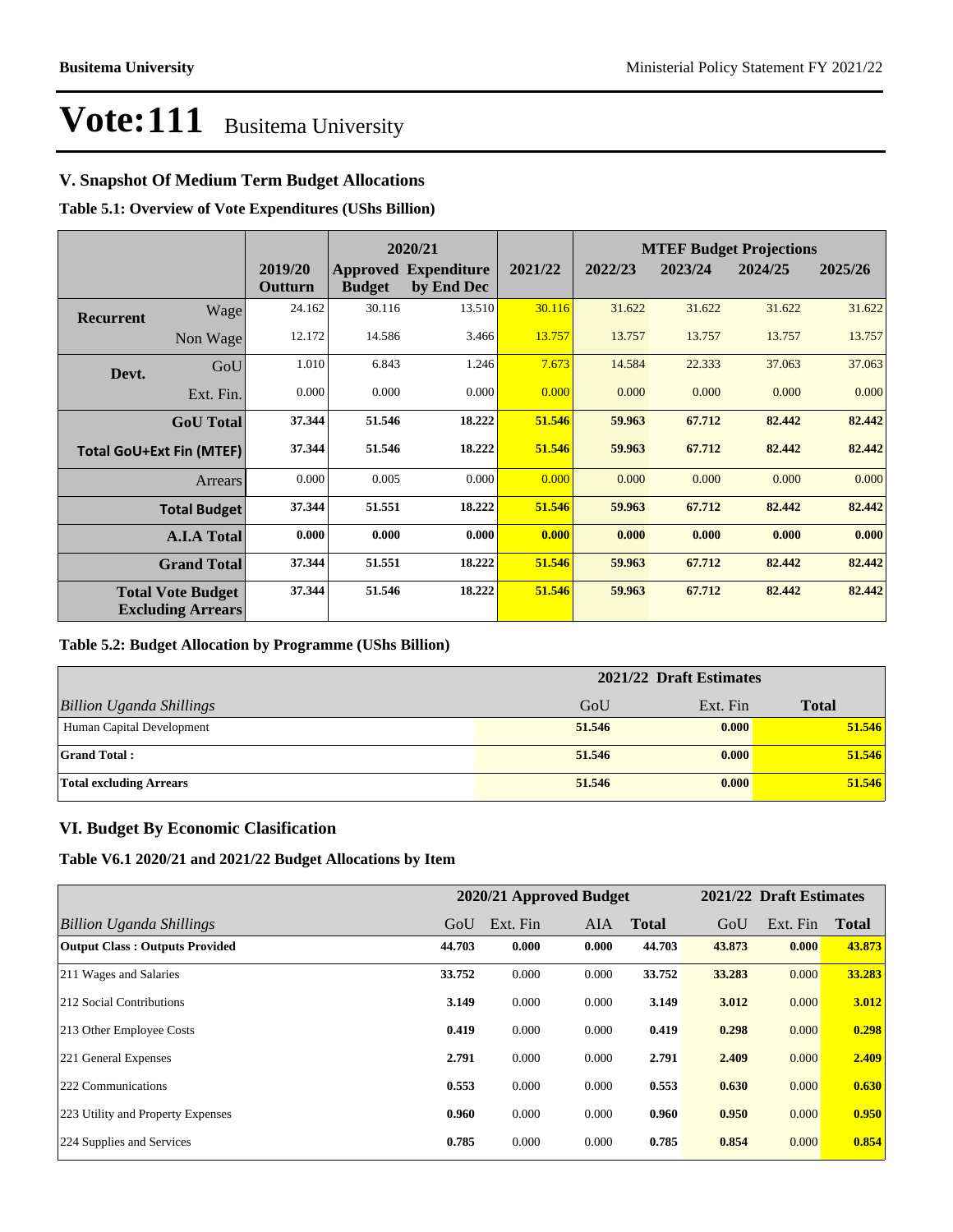| 225 Professional Services                 | 0.311  | 0.000 | 0.000 | 0.311  | 0.236  | 0.000 | 0.236  |
|-------------------------------------------|--------|-------|-------|--------|--------|-------|--------|
| 226 Insurances and Licenses               | 0.050  | 0.000 | 0.000 | 0.050  | 0.090  | 0.000 | 0.090  |
| 227 Travel and Transport                  | 1.232  | 0.000 | 0.000 | 1.232  | 1.132  | 0.000 | 1.132  |
| 228 Maintenance                           | 0.582  | 0.000 | 0.000 | 0.582  | 0.770  | 0.000 | 0.770  |
| 282 Miscellaneous Other Expenses          | 0.119  | 0.000 | 0.000 | 0.119  | 0.209  | 0.000 | 0.209  |
| <b>Output Class: Capital Purchases</b>    | 6.843  | 0.000 | 0.000 | 6.843  | 7.673  | 0.000 | 7.673  |
| 281 Property expenses other than interest | 0.000  | 0.000 | 0.000 | 0.000  | 0.209  | 0.000 | 0.209  |
| <b>312 FIXED ASSETS</b>                   | 6.843  | 0.000 | 0.000 | 6.843  | 7.463  | 0.000 | 7.463  |
| <b>Output Class: Arrears</b>              | 0.005  | 0.000 | 0.000 | 0.005  | 0.000  | 0.000 | 0.000  |
| 321 DOMESTIC                              | 0.005  | 0.000 | 0.000 | 0.005  | 0.000  | 0.000 | 0.000  |
| <b>Grand Total:</b>                       | 51.551 | 0.000 | 0.000 | 51.551 | 51.546 | 0.000 | 51.546 |
| <b>Total excluding Arrears</b>            | 51.546 | 0.000 | 0.000 | 51.546 | 51.546 | 0.000 | 51.546 |

### VII. Budget By Sub-Subprogramme, Department And Project

### **Table V7.1: Past Expenditure Outturns and Medium Term Projections by Sub-SubProgramme,Department and Project**

| <b>Billion Uganda shillings</b>                                   |                              | FY 2020/21                |                                   |                                             | <b>Medium Term Projections</b> |         |         |         |
|-------------------------------------------------------------------|------------------------------|---------------------------|-----------------------------------|---------------------------------------------|--------------------------------|---------|---------|---------|
|                                                                   | <b>FY 2019/20</b><br>Outturn | Approved<br><b>Budget</b> | <b>Spent By</b><br><b>End Dec</b> | 2021-22<br><b>Proposed</b><br><b>Budget</b> | 2022-23                        | 2023-24 | 2024-25 | 2025-26 |
| <b>13 Support Services Programme</b>                              | 14.470                       | 21.775                    | 6.728                             | 22.511                                      | 29.422                         | 37.171  | 51.901  | 51.901  |
| 02 Academic Affairs                                               | 1.086                        | 1.206                     | 0.414                             | 1.144                                       | 1.144                          | 1.144   | 1.144   | 1.144   |
| 03 Library Affairs                                                | 0.752                        | 0.832                     | 0.315                             | 0.866                                       | 0.866                          | 0.866   | 0.866   | 0.866   |
| 04 Student Affairs                                                | 1.926                        | 2.037                     | 0.368                             | 2.167                                       | 2.167                          | 2.167   | 2.167   | 2.167   |
| 11 Vice Chancellor's Office                                       | 1.391                        | 1.757                     | 0.639                             | 1.844                                       | 1.844                          | 1.844   | 1.844   | 1.844   |
| 12 University Secretary                                           | 7.316                        | 8.168                     | 3.373                             | 7.892                                       | 7.892                          | 7.892   | 7.892   | 7.892   |
| 13 Finance                                                        | 0.990                        | 0.927                     | 0.373                             | 0.925                                       | 0.925                          | 0.925   | 0.925   | 0.925   |
| 1466 Institutional Support to Busitema<br>University - Retooling  | 1.010                        | 0.000                     | 0.000                             | 0.000                                       | 0.000                          | 0.000   | 0.000   | 0.000   |
| 1606 Retooling of Busitema University                             | 0.000                        | 6.848                     | 1.246                             | 7.673                                       | 14.584                         | 22.333  | 37.063  | 37.063  |
| <b>14 Delivery of Tertiary Education</b><br>Programme             | 22.875                       | 29.776                    | 11.494                            | 29.035                                      | 30.541                         | 30.541  | 30.541  | 30.541  |
| 05 Faculty of Agriculture & Animal Sciences                       | 3.493                        | 4.340                     | 1.513                             | 4.206                                       | 4.206                          | 4.206   | 4.206   | 4.206   |
| 06 Faculty of Science & Education                                 | 5.998                        | 6.798                     | 2.976                             | 6.760                                       | 6.760                          | 6.760   | 6.760   | 6.760   |
| 07 Faculty of Natural resources &<br><b>Enviromental Sciences</b> | 1.726                        | 3.815                     | 1.127                             | 3.326                                       | 4.832                          | 4.832   | 4.832   | 4.832   |
| 08 Faculty of Health Sciences                                     | 4.165                        | 7.728                     | 2.677                             | 7.632                                       | 7.632                          | 7.632   | 7.632   | 7.632   |
| 09 Faculty of Engineering                                         | 6.868                        | 6.427                     | 2.921                             | 6.410                                       | 6.410                          | 6.410   | 6.410   | 6.410   |
| 10 Faculty of Management Sciences                                 | 0.625                        | 0.666                     | 0.280                             | 0.701                                       | 0.701                          | 0.701   | 0.701   | 0.701   |
| <b>Total for the Vote</b>                                         | 37.344                       | 51.551                    | 18.222                            | 51.546                                      | 59.963                         | 67.712  | 82.442  | 82.442  |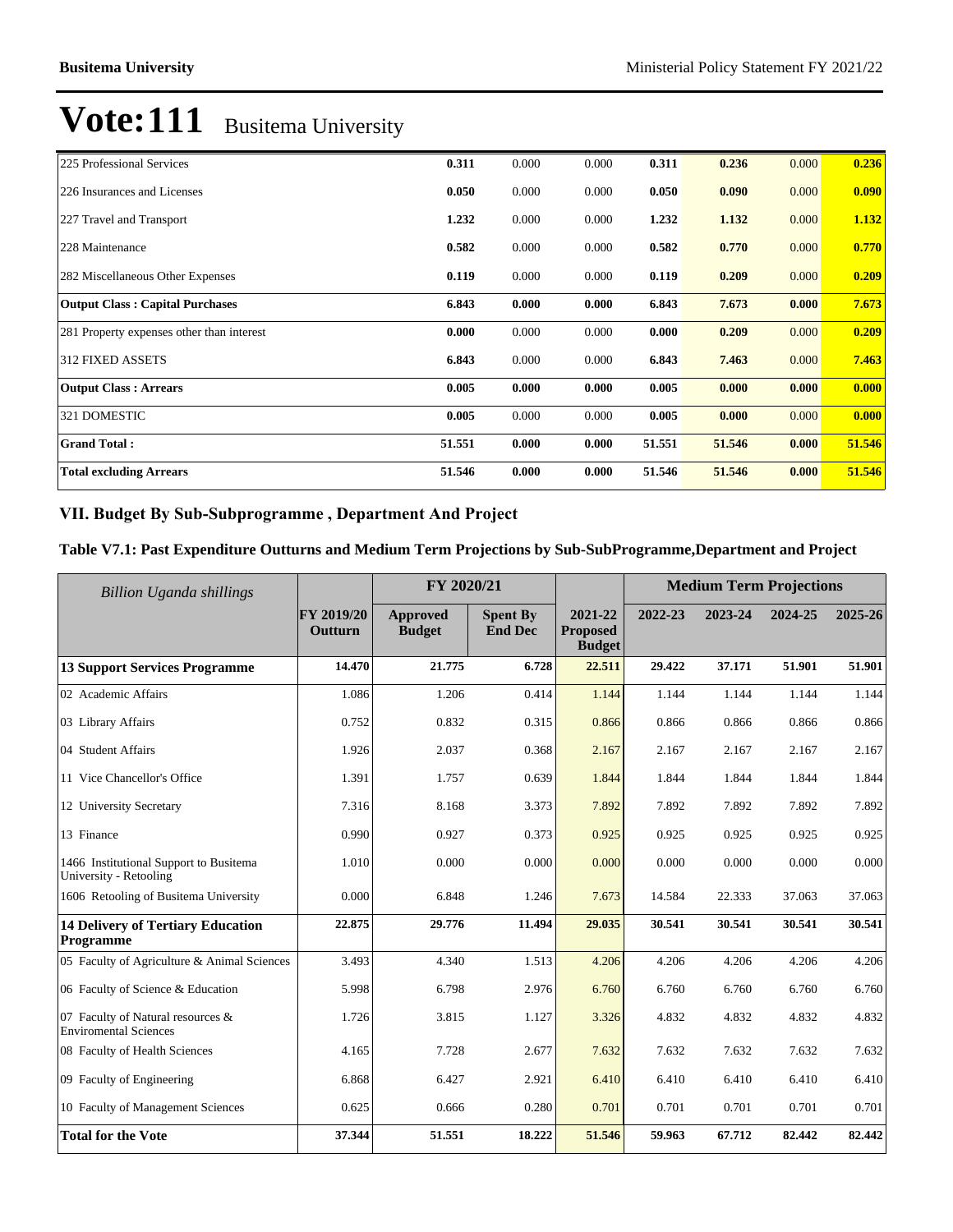| <b>Total</b><br>Excluding.<br><b>Arrears</b> | ,7.344<br>$\sim$ | 51.546 | 18.222 | 51.546 | 59.963 | 67.712 | 82,442 | 442<br>$\Omega$<br>04.774 |
|----------------------------------------------|------------------|--------|--------|--------|--------|--------|--------|---------------------------|

### **VIII. Sub-SubProgramme Performance and Medium Term Plans**

#### **Table V8.1: Sub-SubProgramme Outcome and Outcome Indicators**

|                                                                                                                                                                                                                                                                                                           | <b>Sub-SubProgramme:</b> 13 Support Services Programme                    |                 |                  |                            |                  |                |  |
|-----------------------------------------------------------------------------------------------------------------------------------------------------------------------------------------------------------------------------------------------------------------------------------------------------------|---------------------------------------------------------------------------|-----------------|------------------|----------------------------|------------------|----------------|--|
| Objective:<br>a) Strengthening Excellence in Education and Student Life<br>b) Increasing inclusive High Impact Research, Innovation and Entrepreneurship<br>c) Strengthening Partnerships and Engagement for Growth<br>d) Increasing productivity through Effective Leadership, Governance and Management |                                                                           |                 |                  |                            |                  |                |  |
| <b>Responsible Officer:</b>                                                                                                                                                                                                                                                                               | Abert Matsiko Mutungwire                                                  |                 |                  |                            |                  |                |  |
| <b>Outcome:</b>                                                                                                                                                                                                                                                                                           | An efficient, effective and accountable institution                       |                 |                  |                            |                  |                |  |
|                                                                                                                                                                                                                                                                                                           | 1. Improved resource utilization and accountability                       |                 |                  |                            |                  |                |  |
|                                                                                                                                                                                                                                                                                                           |                                                                           |                 |                  | <b>Performance Targets</b> |                  |                |  |
|                                                                                                                                                                                                                                                                                                           |                                                                           |                 | 2021/22          | 2022/23                    | 2023/24          |                |  |
|                                                                                                                                                                                                                                                                                                           |                                                                           | <b>Baseline</b> | <b>Base year</b> | <b>Target</b>              | Projection       | Projection     |  |
| • Annual external Auditor General rating of the institution                                                                                                                                                                                                                                               |                                                                           | 70%             | 2019             | 85%                        | 90%              | 95%            |  |
| • Level of strategic plan delivered(%)<br>2019<br>65%                                                                                                                                                                                                                                                     |                                                                           |                 |                  |                            | 80%              | 85%            |  |
| • Level of compliance of planning and Budgeting instruments to NDP II<br>90%<br>2019                                                                                                                                                                                                                      |                                                                           |                 |                  |                            | 90%              | 95%            |  |
| · Budget absorption rate<br>98%<br>2019                                                                                                                                                                                                                                                                   |                                                                           |                 |                  |                            | 100%             | 100%           |  |
| • Level of compliance of the Ministerial Policy Statement (MPS) to Gender and Equity<br>2019<br>71%<br>budgeting                                                                                                                                                                                          |                                                                           |                 |                  |                            | 80%              | 80%            |  |
| <b>Department: 02 Academic Affairs</b>                                                                                                                                                                                                                                                                    |                                                                           |                 |                  |                            |                  |                |  |
|                                                                                                                                                                                                                                                                                                           | <b>Budget Output: 09 Academic Affairs (Inc.Convocation)</b>               |                 |                  |                            |                  |                |  |
| Quality assurance reports                                                                                                                                                                                                                                                                                 |                                                                           |                 |                  | $\overline{2}$             | $\boldsymbol{2}$ | 2              |  |
| No of apprenticeship provided                                                                                                                                                                                                                                                                             |                                                                           |                 |                  | 1                          | 1                | 1              |  |
| No. of exchange programs provided                                                                                                                                                                                                                                                                         |                                                                           |                 |                  | 2                          | $\overline{2}$   | $\overline{2}$ |  |
| No. of academic programs reviewed and accredited                                                                                                                                                                                                                                                          |                                                                           |                 |                  | 5                          | 5                | 5              |  |
| No. of academic programs developed accredited                                                                                                                                                                                                                                                             |                                                                           |                 |                  | 6                          | 6                | 6              |  |
| Department: 03 Library Affairs                                                                                                                                                                                                                                                                            |                                                                           |                 |                  |                            |                  |                |  |
| <b>Budget Output: 10 Library Affairs</b>                                                                                                                                                                                                                                                                  |                                                                           |                 |                  |                            |                  |                |  |
| No. of reading materials procured                                                                                                                                                                                                                                                                         |                                                                           |                 |                  |                            | 400<br>400       | 400            |  |
| No. of online book sites subscribed to<br>57<br>57                                                                                                                                                                                                                                                        |                                                                           |                 |                  |                            | 57               |                |  |
| <b>Department: 04 Student Affairs</b>                                                                                                                                                                                                                                                                     |                                                                           |                 |                  |                            |                  |                |  |
|                                                                                                                                                                                                                                                                                                           | Budget Output: 11 Student Affairs (Sports affairs, guild affairs, chapel) |                 |                  |                            |                  |                |  |
| Number of Students paid living out allowances                                                                                                                                                                                                                                                             |                                                                           |                 |                  | 713                        | 713              | 713            |  |
| Number of Students counseled                                                                                                                                                                                                                                                                              |                                                                           |                 |                  |                            | 3,500<br>1,500   | 1,000          |  |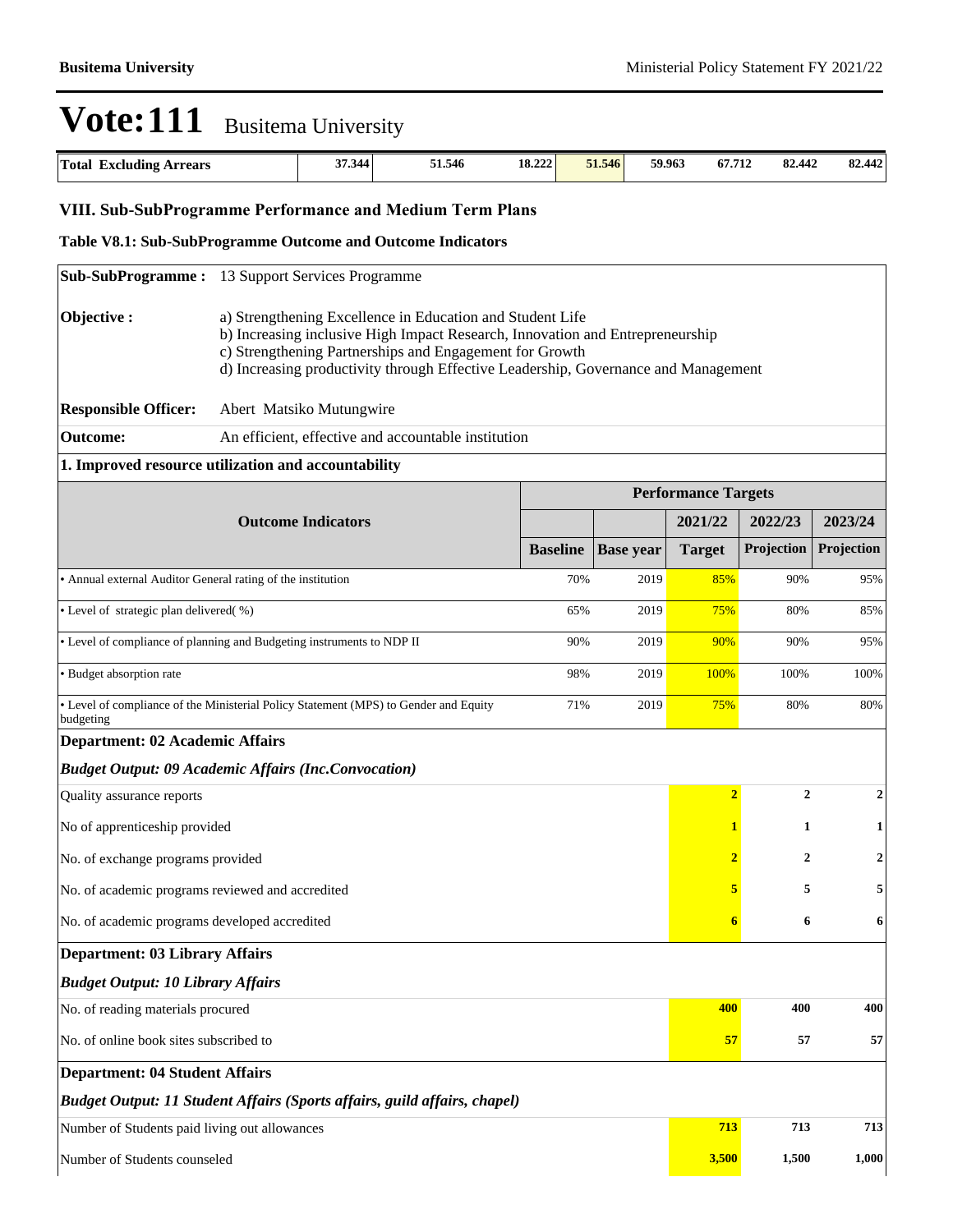| Number of competitions participated in              |                                                                                                                                                                                                                                                                                             | 16             | 16               | 16               |
|-----------------------------------------------------|---------------------------------------------------------------------------------------------------------------------------------------------------------------------------------------------------------------------------------------------------------------------------------------------|----------------|------------------|------------------|
| <b>Department: 11 Vice Chancellor's Office</b>      |                                                                                                                                                                                                                                                                                             |                |                  |                  |
| <b>Budget Output: 01 Administrative Services</b>    |                                                                                                                                                                                                                                                                                             |                |                  |                  |
|                                                     | No. of council and management resolutions implemented                                                                                                                                                                                                                                       | <b>10</b>      | 10               | 10               |
| % increase in non-tax revenue collection            |                                                                                                                                                                                                                                                                                             | 5              | 5                | 5                |
| % of audit queries addressed                        |                                                                                                                                                                                                                                                                                             | 99             | <b>100</b>       | 100              |
|                                                     | <b>Budget Output: 12 Research, Consultancy and Publications</b>                                                                                                                                                                                                                             |                |                  |                  |
| Number of research and innovations conducted        |                                                                                                                                                                                                                                                                                             | $\overline{2}$ | 4                | 6                |
| Number of publications produced                     |                                                                                                                                                                                                                                                                                             | <b>200</b>     | 250              | 300              |
| <b>Department: 12 University Secretary</b>          |                                                                                                                                                                                                                                                                                             |                |                  |                  |
| <b>Budget Output: 01 Administrative Services</b>    |                                                                                                                                                                                                                                                                                             |                |                  |                  |
|                                                     | No. of council and management resolutions implemented                                                                                                                                                                                                                                       | <b>10</b>      | 10               | 10               |
| % increase in non-tax revenue collection            |                                                                                                                                                                                                                                                                                             | 5              | 5                | 5                |
| % of audit queries addressed                        | 99                                                                                                                                                                                                                                                                                          | 100            | 100              |                  |
| <b>Department: 13 Finance</b>                       |                                                                                                                                                                                                                                                                                             |                |                  |                  |
|                                                     | <b>Budget Output: 02 Financial Management and Accounting Services</b>                                                                                                                                                                                                                       |                |                  |                  |
| Final accounts in place                             |                                                                                                                                                                                                                                                                                             | $\mathbf{1}$   | $\mathbf{1}$     | 1                |
| Quarterly Financial Management reports in place     |                                                                                                                                                                                                                                                                                             |                | 4                | 4                |
|                                                     | Project: 1606 Retooling of Busitema University                                                                                                                                                                                                                                              |                |                  |                  |
|                                                     | <b>Budget Output: 75 Purchase of Motor Vehicles and Other Transport Equipment</b>                                                                                                                                                                                                           |                |                  |                  |
| No. of vehicles procured                            |                                                                                                                                                                                                                                                                                             | $\overline{2}$ | $\mathbf{1}$     | $\boldsymbol{2}$ |
|                                                     | <b>Budget Output: 77 Purchase of Specialised Machinery &amp; Equipment</b>                                                                                                                                                                                                                  |                |                  |                  |
| No. of equipment procured                           |                                                                                                                                                                                                                                                                                             | <b>100</b>     | 100              | 100              |
|                                                     | <b>Budget Output: 80 Construction and Rehabilitation of Learning Facilities (Universities)</b>                                                                                                                                                                                              |                |                  |                  |
| Number of Science blocks/laboratories rehabilitated |                                                                                                                                                                                                                                                                                             | $\overline{2}$ | $\overline{2}$   | $\boldsymbol{2}$ |
| Number of Science blocks/laboratories constructed   |                                                                                                                                                                                                                                                                                             | $\mathbf{2}$   | $\boldsymbol{2}$ | $\boldsymbol{2}$ |
| Number of computer rooms rehabilitated              |                                                                                                                                                                                                                                                                                             | $\mathbf{1}$   | 1                | 1                |
|                                                     | Sub-SubProgramme: 14 Delivery of Tertiary Education Programme                                                                                                                                                                                                                               |                |                  |                  |
| Objective:                                          | a) Strengthening Excellence in Education and Student Life<br>b) Increasing inclusive High Impact Research, Innovation and Entrepreneurship<br>c) Strengthening Partnerships and Engagement for Growth<br>d) Increasing productivity through Effective Leadership, Governance and Management |                |                  |                  |
| <b>Responsible Officer:</b>                         | Abert Matsiko Mutungwire                                                                                                                                                                                                                                                                    |                |                  |                  |
| <b>Outcome:</b>                                     | Equitable access                                                                                                                                                                                                                                                                            |                |                  |                  |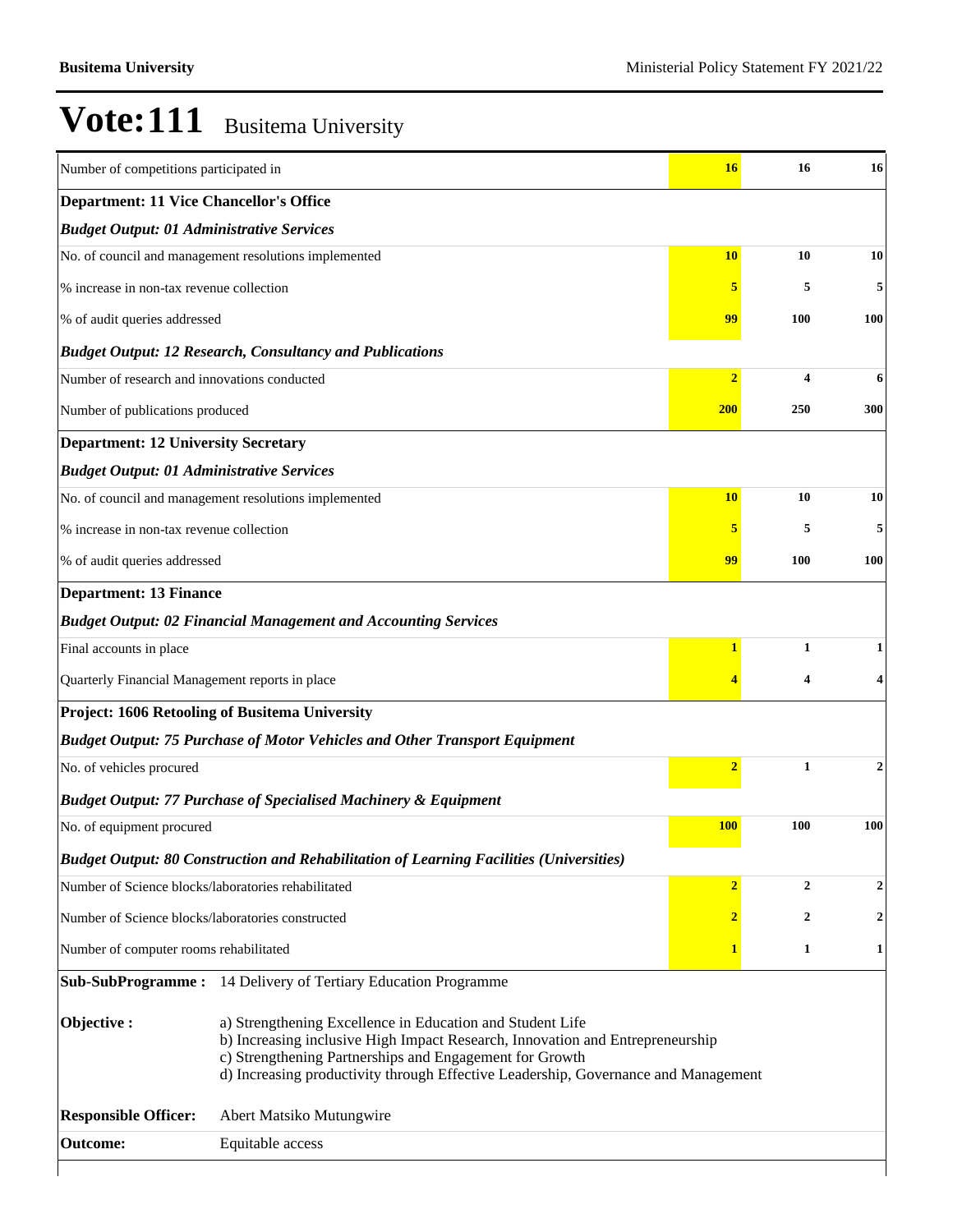| 1. Increased enrolment for male and female at all levels              |                            |                  |                            |            |                  |
|-----------------------------------------------------------------------|----------------------------|------------------|----------------------------|------------|------------------|
|                                                                       |                            |                  | <b>Performance Targets</b> |            |                  |
| <b>Outcome Indicators</b>                                             |                            |                  | 2021/22                    | 2022/23    | 2023/24          |
|                                                                       | <b>Baseline</b>            | <b>Base year</b> | <b>Target</b>              | Projection | Projection       |
| • Gender parity Index                                                 | 2:4                        | 2019             | 2:3                        | 2:3        | 2:3              |
| Competitive graduates<br><b>Outcome:</b>                              |                            |                  |                            |            |                  |
| 1. Improved proficiency and basic life skills                         |                            |                  |                            |            |                  |
|                                                                       | <b>Performance Targets</b> |                  |                            |            |                  |
| <b>Outcome Indicators</b>                                             |                            |                  | 2021/22                    | 2022/23    | 2023/24          |
|                                                                       | <b>Baseline</b>            | <b>Base year</b> | <b>Target</b>              | Projection | Projection       |
| • percentage of vacant teaching posts filled                          | 20%                        | 2019             | 25%                        | 27%        | 35%              |
| • Rate of undertaking research                                        | 3%                         | 2019             | 6%                         | 10%        | 15%              |
| • Rate of rolling research finding and innovations for implementation | 1                          | 2019             | 3%                         | 4%         | 5%               |
| • Percentage of students graduating on time (by cohort)               | 90%                        | 2019             | 90%                        | 93%        | 95%              |
| • Percentage of students on apprenticeship                            | 60%                        | 2019             | 65%                        | 70%        | 80%              |
| · Proportion of students on government sponsorship                    | 18%                        | 2019             | 18%                        | 18%        | 17.5%            |
| Department: 05 Faculty of Agriculture & Animal Sciences               |                            |                  |                            |            |                  |
| <b>Budget Output: 01 Teaching and Training</b>                        |                            |                  |                            |            |                  |
| Number of students registered and taught by gender                    |                            |                  | 1,693                      | 1,750      | 2,000            |
| Number of staff recruited                                             |                            |                  | 3                          | 3          | 3                |
| <b>Budget Output: 02 Research and Graduate Studies</b>                |                            |                  |                            |            |                  |
| Education by Type of Programmes                                       |                            |                  | 0%                         | $0\%$      | $0\%$            |
| <b>Budget Output: 03 Outreach</b>                                     |                            |                  |                            |            |                  |
| No. of students placed for apprenticeship                             |                            |                  | 958                        | 1,000      | 1,020            |
| Department: 06 Faculty of Science & Education                         |                            |                  |                            |            |                  |
| <b>Budget Output: 01 Teaching and Training</b>                        |                            |                  |                            |            |                  |
| Number of students registered and taught by gender                    |                            |                  | 779                        | 820        | 850              |
| Number of staff recruited                                             |                            |                  | $\overline{\mathbf{2}}$    | 5          | $\boldsymbol{6}$ |
| <b>Budget Output: 02 Research and Graduate Studies</b>                |                            |                  |                            |            |                  |
| Education by Type of Programmes                                       |                            |                  | 0%                         | $0\%$      | $0\%$            |
| <b>Budget Output: 03 Outreach</b>                                     |                            |                  |                            |            |                  |
| No. of students placed for apprenticeship                             |                            |                  | 453                        | 500        | 550              |
|                                                                       |                            |                  |                            |            |                  |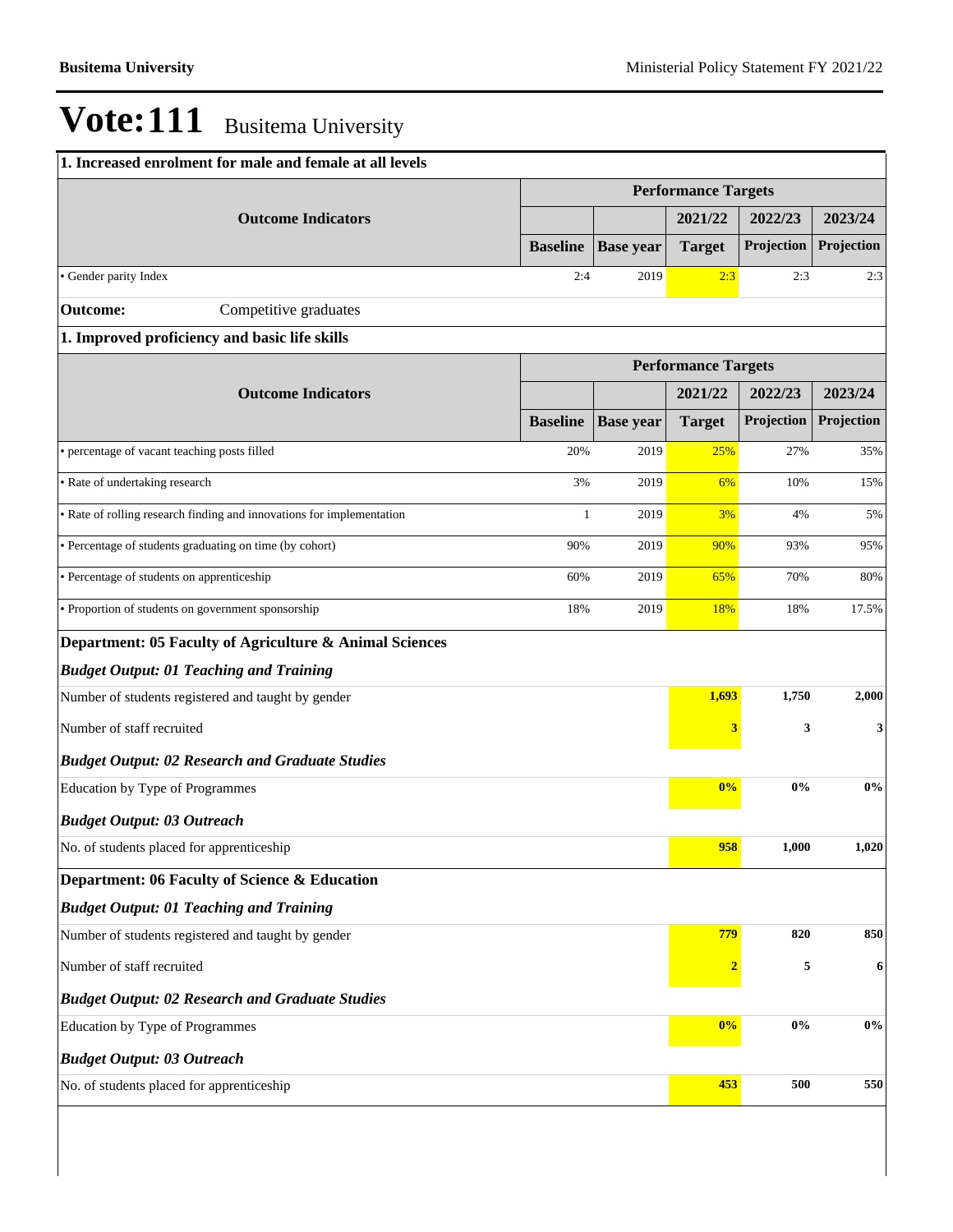| Department: 07 Faculty of Natural resources & Enviromental Sciences |                         |       |            |
|---------------------------------------------------------------------|-------------------------|-------|------------|
| <b>Budget Output: 01 Teaching and Training</b>                      |                         |       |            |
| Number of students registered and taught by gender                  | <b>120</b>              | 150   | <b>200</b> |
| Number of staff recruited                                           | 3                       | 5     | 6          |
| <b>Budget Output: 02 Research and Graduate Studies</b>              |                         |       |            |
| Education by Type of Programmes                                     | 0%                      | 0%    | 0%         |
| <b>Budget Output: 03 Outreach</b>                                   |                         |       |            |
| No. of students placed for apprenticeship                           | 40                      | 50    | 60         |
| <b>Department: 08 Faculty of Health Sciences</b>                    |                         |       |            |
| <b>Budget Output: 01 Teaching and Training</b>                      |                         |       |            |
| Number of students registered and taught by gender                  | 530                     | 540   | 550        |
| Number of staff recruited                                           | 3                       | 5     | 7          |
| <b>Budget Output: 02 Research and Graduate Studies</b>              |                         |       |            |
| Education by Type of Programmes                                     | 0%                      | 0%    | 0%         |
| <b>Budget Output: 03 Outreach</b>                                   |                         |       |            |
| No. of students placed for apprenticeship                           | 112                     | 150   | 200        |
| <b>Department: 09 Faculty of Engineering</b>                        |                         |       |            |
| <b>Budget Output: 01 Teaching and Training</b>                      |                         |       |            |
| Number of students registered and taught by gender                  | 753                     | 780   | 800        |
| Number of staff recruited                                           | $\overline{\mathbf{2}}$ | 1     | 3          |
| <b>Budget Output: 02 Research and Graduate Studies</b>              |                         |       |            |
| Education by Type of Programmes                                     | 0%                      | 0%    | 0%         |
| <b>Budget Output: 03 Outreach</b>                                   |                         |       |            |
| No. of students placed for apprenticeship                           | 350                     | 400   | 450        |
| <b>Department: 10 Faculty of Management Sciences</b>                |                         |       |            |
| <b>Budget Output: 01 Teaching and Training</b>                      |                         |       |            |
| Number of students registered and taught by gender                  | 350                     | 370   | 400        |
| Number of staff recruited                                           | $\overline{\mathbf{2}}$ | 3     | 5          |
| <b>Budget Output: 02 Research and Graduate Studies</b>              |                         |       |            |
| Education by Type of Programmes                                     | 0%                      | $0\%$ | 0%         |
| <b>Budget Output: 03 Outreach</b>                                   |                         |       |            |
| No. of students placed for apprenticeship                           | 30                      | 40    | 50         |

**IX. Major Capital Investments And Changes In Resource Allocation**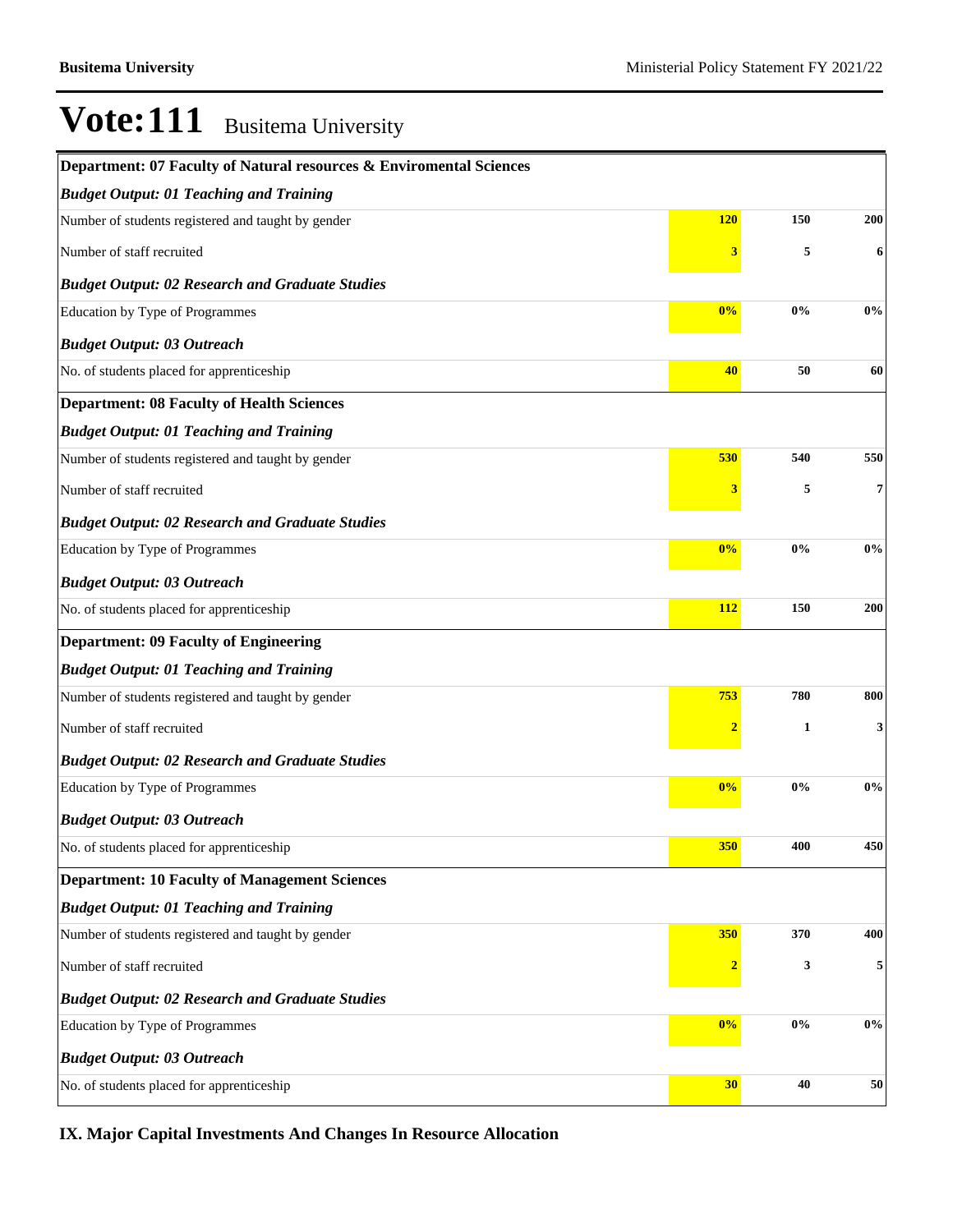#### **Table 9.1: Major Capital Investment (Capital Purchases outputs over 0.5Billion)**

|                                                                                                                                                                                                                                                                | FY 2020/21     |                                                                                                                                                                                         | FY 2021/22                                                                                                                                                                                                                                                          |
|----------------------------------------------------------------------------------------------------------------------------------------------------------------------------------------------------------------------------------------------------------------|----------------|-----------------------------------------------------------------------------------------------------------------------------------------------------------------------------------------|---------------------------------------------------------------------------------------------------------------------------------------------------------------------------------------------------------------------------------------------------------------------|
| <b>Appr. Budget and Planned Outputs</b>                                                                                                                                                                                                                        |                | <b>Expenditures and Achievements by</b><br>end Dec                                                                                                                                      | <b>Proposed Budget and Planned</b><br><b>Outputs</b>                                                                                                                                                                                                                |
| Vote 111 Busitema University                                                                                                                                                                                                                                   |                |                                                                                                                                                                                         |                                                                                                                                                                                                                                                                     |
| Sub-SubProgramme: 07 13 Support Services Programme                                                                                                                                                                                                             |                |                                                                                                                                                                                         |                                                                                                                                                                                                                                                                     |
| Development Project: 1606 Retooling of Busitema University                                                                                                                                                                                                     |                |                                                                                                                                                                                         |                                                                                                                                                                                                                                                                     |
| Budget Output: 07 13 80 Construction and Rehabilitation of Learning Facilities (Universities)                                                                                                                                                                  |                |                                                                                                                                                                                         |                                                                                                                                                                                                                                                                     |
| Phase 4: Construction of lecture block at Mbale FHS 900M<br>Renovation of structures 135M<br>construction of Lecture and Lab Block FNRE 2.935B, one<br>guid canteen 20M, goats house 15M constructed<br>Construction of a gate 100M<br>lighting 5 campuses 39M |                | Payments were made towards the construction<br>of lecture block in mbale faculty of health<br>sciences, the procurement process for lecture<br>complex for maritime (FNRE) was ongoing. | Two lecture and Laboratory complexes<br>constructed at FHS and Maritime<br>2 lecture and laboratory blocks<br>rehabilitated<br>monitoring and supervision reports of works<br>one sick bay constructed<br>1 piggery house rehabilitated<br>1 workshop rehabilitated |
| <b>Total Output Cost(Ushs Thousand)</b>                                                                                                                                                                                                                        | 4,276,906      | 971,567                                                                                                                                                                                 | 5,088,756                                                                                                                                                                                                                                                           |
| Gou Dev't:                                                                                                                                                                                                                                                     | 4,276,906      | 971,567                                                                                                                                                                                 | 5.088.756                                                                                                                                                                                                                                                           |
| Ext Fin:                                                                                                                                                                                                                                                       | $\overline{0}$ | $\Omega$                                                                                                                                                                                |                                                                                                                                                                                                                                                                     |
| A.I.A.                                                                                                                                                                                                                                                         | $\mathbf{0}$   | $\Omega$                                                                                                                                                                                | $\Omega$                                                                                                                                                                                                                                                            |
| <b>Budget Output: 07 13 82 Construction and Rehabilitation of Accommodation Facilities</b>                                                                                                                                                                     |                |                                                                                                                                                                                         |                                                                                                                                                                                                                                                                     |
| Completion of one hall of Residence for females at Nagongera<br>campus                                                                                                                                                                                         |                | This was awaiting final certification to effect<br>payments though the renovation was ongoing.                                                                                          | Two hostels constructed at FMS and Maritime                                                                                                                                                                                                                         |
| <b>Total Output Cost(Ushs Thousand)</b>                                                                                                                                                                                                                        | 54,527         | 38,031                                                                                                                                                                                  | 1,079,000                                                                                                                                                                                                                                                           |
| Gou Dev't:                                                                                                                                                                                                                                                     | 54,527         | 38,031                                                                                                                                                                                  | 1,079,000                                                                                                                                                                                                                                                           |
| Ext Fin:                                                                                                                                                                                                                                                       | $\overline{0}$ | $\Omega$                                                                                                                                                                                |                                                                                                                                                                                                                                                                     |
| A.I.A:                                                                                                                                                                                                                                                         | $\overline{0}$ | $\overline{0}$                                                                                                                                                                          | $\overline{0}$                                                                                                                                                                                                                                                      |

#### **X. Vote Challenges and Plans To Improve Performance**

#### **Vote Challenges**

i. The outbreak COVID-19 lead to closer of the University to students. This has affected the University academic calendar which may affect the future implication of budgets. In addition the SOPs requires additional funding which was not budgeted for e.g the shift to blended learning requires much investment in ICT.

ii. Low staffing levels: The University is currently at 23% staffing level for Academic staff (760 establishments and178 in post) and 10% for administrative staff (759 establishments and 76 in post) and 15% staffing level for support staff (1,281 establishments and 186 in post). The University is spending over UGX. 1.3billion on Part-timers.

iii. Inadequate space for teaching and office mainly Mbale, Namasagali, Arapai and Pallisa campuses.

iv. Budget cuts affects the cores of the University e.g books and periodicals, allowances for Government students, travel inland, stationary, travel abroad, staff training, fuel, vehicles, workshops and advertising.

#### **Plans to improve Vote Performance**

The University will focus on investing in ICT infrastructure to support Open Distance and e-learning (ODeL) to increase access to STEM programs and digitalization of core functions of the University to reduce the costs of managing a multi-campus model University. This will also help in improving staff performance. In addition, the University Management will examine its existing processes with the aim of improving efficiency and effectiveness.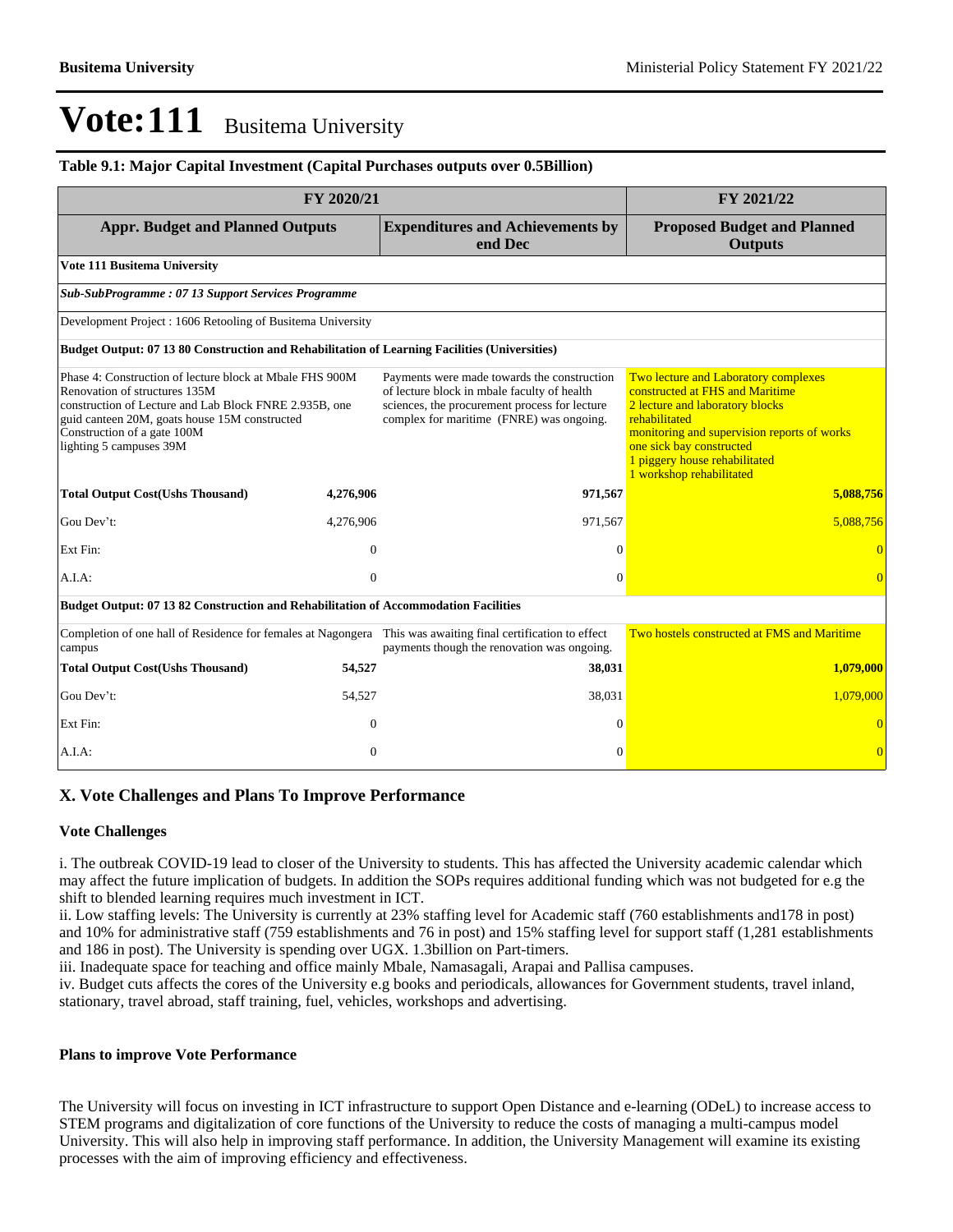#### **XI Off Budget Support**

#### **Table 11.1 Off-Budget Support by Project**

| Billion Uganda Shillings                                              | 2020/21 Approved<br><b>Budget</b> | 2021/22 Draft<br><b>Estimates</b> |
|-----------------------------------------------------------------------|-----------------------------------|-----------------------------------|
| <b>Sub-SubProgramme 0713 Support Services Programme</b>               | 0.00                              | 0.26                              |
| <b>Recurrent Budget Estimates</b>                                     |                                   |                                   |
| <b>11 Vice Chancellor's Office</b>                                    | 0.00                              | 0.26                              |
| 414-Islamic Development Bank                                          | $0.00\,$                          | 0.26                              |
| <b>Sub-SubProgramme 0714 Delivery of Tertiary Education Programme</b> | 0.00                              | 2.38                              |
| <b>Recurrent Budget Estimates</b>                                     |                                   |                                   |
| 05 Faculty of Agriculture & Animal Sciences                           | 0.00                              | 2.05                              |
| $450$ -African Union (AU)                                             | 0.00                              | 2.05                              |
| 07 Faculty of Natural resources & Enviromental Sciences               | 0.00                              | 0.14                              |
| (OWSD)/UNESCO                                                         | 0.00                              | 0.14                              |
| 08 Faculty of Health Sciences                                         | 0.00                              | 0.19                              |
| USA Health Services, Anesthesia (UK) and ELMA                         | 0.00                              | 0.19                              |
| <b>Total for Vote</b>                                                 | 0.00                              | 2.64                              |

### **XII. Vote Cross Cutting Policy And Other Budgetary Issues**

### **Table 12.1: Cross- Cutting Policy Issues**

| <b>Issue Type:</b>                  | <b>HIV/AIDS</b>                                                                                                                                                                      |
|-------------------------------------|--------------------------------------------------------------------------------------------------------------------------------------------------------------------------------------|
| Objective:                          | To strengthen HIV/AIDS structures in the University                                                                                                                                  |
| <b>Issue of Concern:</b>            | Poor HIV/AIDS structures across the University                                                                                                                                       |
| <b>Planned Interventions:</b>       | Complete and operationalize the HIV/AIDS policy implementation framework and 6 Gender and<br>HIV/AIDS clubs supported                                                                |
| <b>Budget Allocation (Billion):</b> | 0.021                                                                                                                                                                                |
| <b>Performance Indicators:</b>      | percentage implementation of HIV/AIDS policy and 6 Gender and HIV/AIDS<br>clubs supported                                                                                            |
| <b>Issue Type:</b>                  | Gender                                                                                                                                                                               |
| Objective:                          | To strengthen gender outreach activities in the University                                                                                                                           |
| <b>Issue of Concern:</b>            | Limited outreach on Gender issues                                                                                                                                                    |
| <b>Planned Interventions:</b>       | 520 students carried out School Practice in rural sciences schools in Eastern Uganda; 420 farmers<br>trained in sustainable farming; 370 students placed at COBERS sites in Karamoja |
| <b>Budget Allocation (Billion):</b> | 0.040                                                                                                                                                                                |
| <b>Performance Indicators:</b>      | 520 students carried out School Practice in rural sciences schools; 420 farmers trained in<br>sustainable farming; 370 students placed at COBERS sites in Karamoja                   |
| Objective :                         | Develop systems and structure to support STEM female students                                                                                                                        |
| <b>Issue of Concern:</b>            | Low enrollment of female students in STEM programs at the University                                                                                                                 |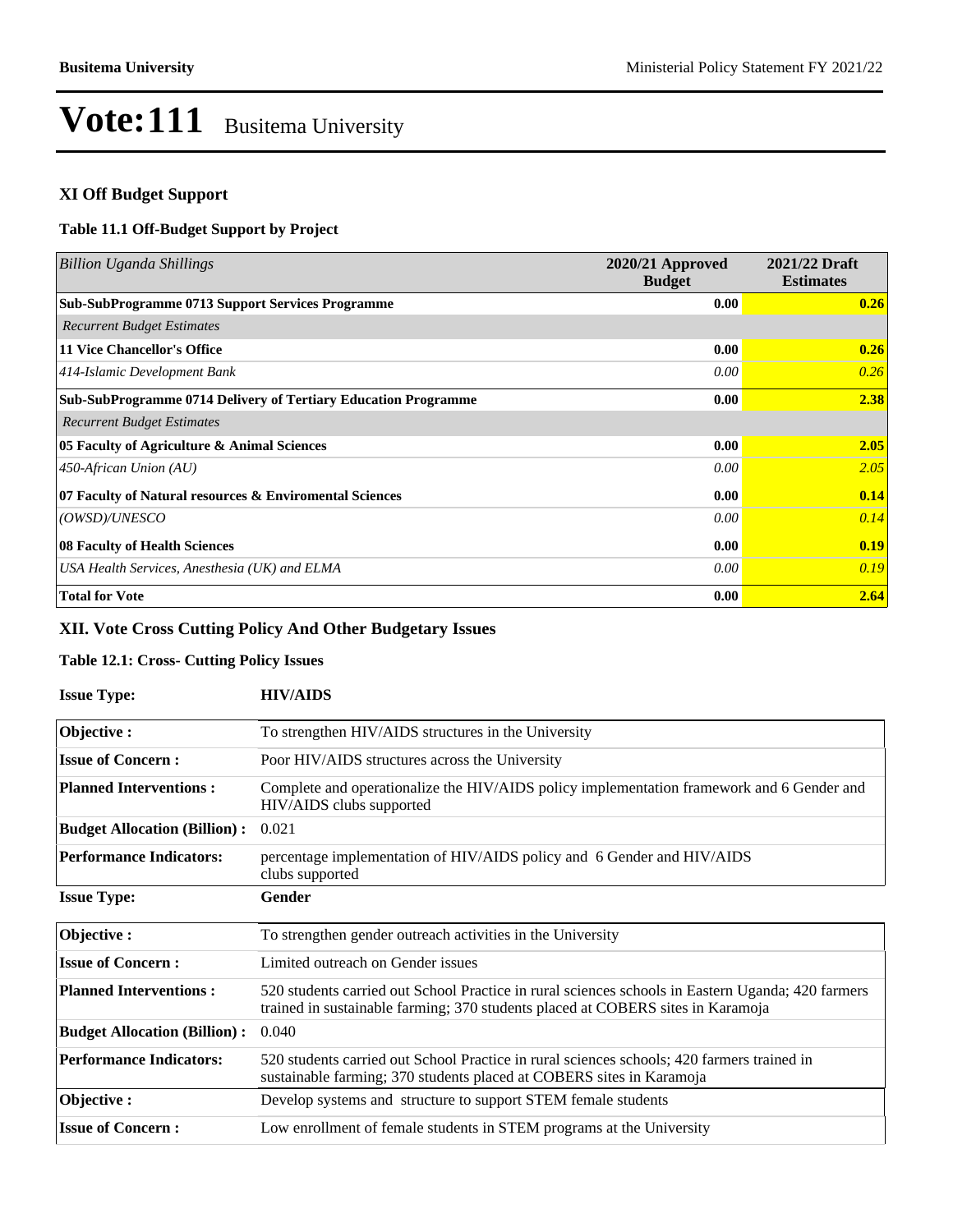| <b>Planned Interventions:</b>       | 1 review paper written and published on Gender based assessments of STI ecosystem of<br>Mozambique, Sudan, Uganda and Mali. Renovate girls hostel at Nagongera, construction of female<br>hostel at Pallisa to allow more female students to stay at campus |  |  |  |  |  |
|-------------------------------------|-------------------------------------------------------------------------------------------------------------------------------------------------------------------------------------------------------------------------------------------------------------|--|--|--|--|--|
| <b>Budget Allocation (Billion):</b> | 0.045                                                                                                                                                                                                                                                       |  |  |  |  |  |
| <b>Performance Indicators:</b>      | 1 review paper written and published on Gender based assessments of STI ecosystem of<br>Mozambique, Sudan, Uganda and Mali. a girls hostel at Nagongera renovated, female hostel at<br>constructed; 6 Gender and HIV/AIDS clubs supported                   |  |  |  |  |  |
| Objective:                          | Develop a guiding framework for promotion of safety and containment of COVID-19 and other<br>global emergencies'                                                                                                                                            |  |  |  |  |  |
| <b>Issue of Concern:</b>            | Disruption of learning by COVID-19                                                                                                                                                                                                                          |  |  |  |  |  |
| <b>Planned Interventions:</b>       | Promote research and innovations towards the national and global COVID19 interventions,<br>Promote ODEL to reduce congestion and increase access; enhance the in-house production of<br>sanitizers and Develop guidelines for working at home               |  |  |  |  |  |
| <b>Budget Allocation (Billion):</b> | 0.470                                                                                                                                                                                                                                                       |  |  |  |  |  |
| <b>Performance Indicators:</b>      | Patents registered on COVID-19 research; % of courses offered on ODEL and approved guidelines<br>for working at home                                                                                                                                        |  |  |  |  |  |
| <b>Issue Type:</b>                  | <b>Enviroment</b>                                                                                                                                                                                                                                           |  |  |  |  |  |
| Objective:                          | To strengthen Environmental outreach activities                                                                                                                                                                                                             |  |  |  |  |  |
| <b>Issue of Concern:</b>            | Limited outreach on Environmental issues                                                                                                                                                                                                                    |  |  |  |  |  |
| <b>Planned Interventions:</b>       | Complete the mapping of Mount Elgon to allow sustainable use of the mountain with focus of<br>alleviation of poverty, stabilization of landslide prone slopes; Promote Ecologically based<br>Management of Rodent Pests in Maize and Rice in Eastern region |  |  |  |  |  |
| <b>Budget Allocation (Billion):</b> | 0.028                                                                                                                                                                                                                                                       |  |  |  |  |  |
| <b>Performance Indicators:</b>      | Complete the mapping of Mount Elgon to allow sustainable use of the mountain with focus of<br>alleviation of poverty, stabilization of landslide prone slopes; Promote Ecologically based<br>Management of Rodent Pests in Maize and Rice in Eastern region |  |  |  |  |  |
| Objective:                          | Promote the planting of indigenous trees species                                                                                                                                                                                                            |  |  |  |  |  |
| <b>Issue of Concern:</b>            | Reduction of tree coverage and extinction indigenous trees species                                                                                                                                                                                          |  |  |  |  |  |
| <b>Planned Interventions:</b>       | Promote outreach activities through supporting of the Muvule tree planting campaign and<br>providing free seedling for indigenous trees to communities                                                                                                      |  |  |  |  |  |
| <b>Budget Allocation (Billion):</b> | 0.030                                                                                                                                                                                                                                                       |  |  |  |  |  |
| <b>Performance Indicators:</b>      | Number of indigenous trees seedlings supplied to community and number outreach campaigns                                                                                                                                                                    |  |  |  |  |  |

### **XIII. Personnel Information**

### **Table 13.1 Staff Establishment Analysis**

| <b>Title</b>                  | <b>Salary Scale</b> | <b>Number Of Approved Positions</b> | <b>Number Of Filled Positions</b> |
|-------------------------------|---------------------|-------------------------------------|-----------------------------------|
| Vice Chancellor               | M1                  |                                     |                                   |
| <b>Assistant Sports Tutor</b> | M10                 |                                     | $\Omega$                          |
| <b>Procurement Assistant</b>  | M10                 |                                     | $\overline{2}$                    |
| Senior Anesthetic Officer     | M10                 |                                     | 0                                 |
| Senior Nursing Officer        | M10                 | 23                                  | $\Omega$                          |
| Senior Personal Secretary     | M10                 | 10                                  | 3 <sup>1</sup>                    |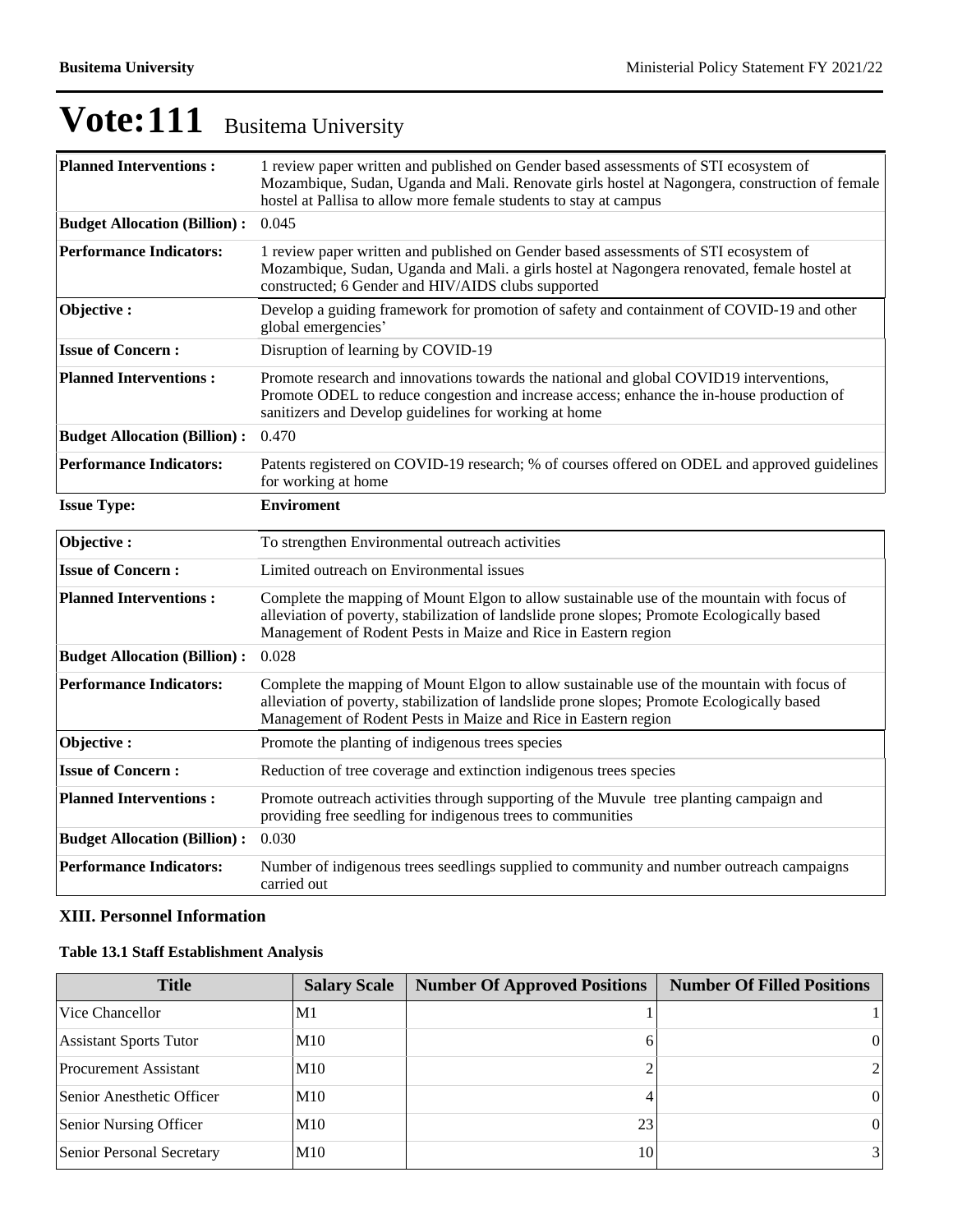| Senior Physiotherapist               | M10 | $\overline{c}$ | $\boldsymbol{0}$ |
|--------------------------------------|-----|----------------|------------------|
| Senior Technician                    | M10 | 151            | 18               |
| Anesthetic Officer                   | M11 | 5              | $\boldsymbol{0}$ |
| Clinical Instructor                  | M11 | 18             | $\boldsymbol{0}$ |
| <b>Clinical Officer</b>              | M11 | 12             | $\mathfrak{2}$   |
| Dispenser                            | M11 | 11             | $\boldsymbol{0}$ |
| Double trained nurse                 | M11 | 12             | $\mathfrak{2}$   |
| <b>Health Educator</b>               | M11 | $\overline{c}$ | $\boldsymbol{0}$ |
| <b>Health Visitor</b>                | M11 | $\overline{2}$ | $\boldsymbol{0}$ |
| Nursing Officer                      | M11 | 44             | $\boldsymbol{0}$ |
| Personal Secretary                   | M11 | 13             | $\boldsymbol{0}$ |
| Physiotherapist                      | M11 | 10             | $\boldsymbol{0}$ |
| Psychiatric Clinical Officer         | M11 | 3              | $\boldsymbol{0}$ |
| Senior Records Assistant             | M11 | 6              | 4                |
| Senior Stores Assistant              | M11 | 6              | $\mathbf{1}$     |
| <b>Tuberculosis Clinical Officer</b> | M11 | $\overline{2}$ | $\boldsymbol{0}$ |
| Binder                               | M12 | 1              | $\boldsymbol{0}$ |
| Laboratory Technician                | M12 | 18             | $\mathbf{1}$     |
| Library Asst I                       | M12 | 6              | $\mathbf{2}$     |
| <b>Registered Nurse</b>              | M12 | 6              | 3                |
| Senior Enrolled Midwife              | M12 | 10             | $\boldsymbol{0}$ |
| <b>Stores Assistant</b>              | M12 | 8              | 4                |
| Technician I                         | M12 | 159            | 12               |
| Anesthetic Assistant                 | M13 | 10             | $\boldsymbol{0}$ |
| <b>Assistant Health Visitor</b>      | M13 | 6              | $\boldsymbol{0}$ |
| Electrician                          | M13 | $\overline{2}$ | $\boldsymbol{0}$ |
| <b>Enrolled Nurse</b>                | M13 | 84             | $\vert 0 \vert$  |
| Foundry Shop                         | M13 | $\overline{2}$ | $\boldsymbol{0}$ |
| Laboratory Assistant                 | M13 | 155            | $\vert 5 \vert$  |
| Library Asst II                      | M13 | 23             | $7\vert$         |
| Machine Shop                         | M13 | 2              | $\vert 0 \vert$  |
| Orthopedic Technician                | M13 | 5              | $\boldsymbol{0}$ |
| Plumber                              | M13 | 7              | $\vert 3 \vert$  |
| Records Assistant                    | M13 | 11             | $\vert 3 \vert$  |
| Repair shop                          | M13 | 1              | $\vert 0 \vert$  |
| Senior Nursing Assistant             | M13 | 1              | $\vert 0 \vert$  |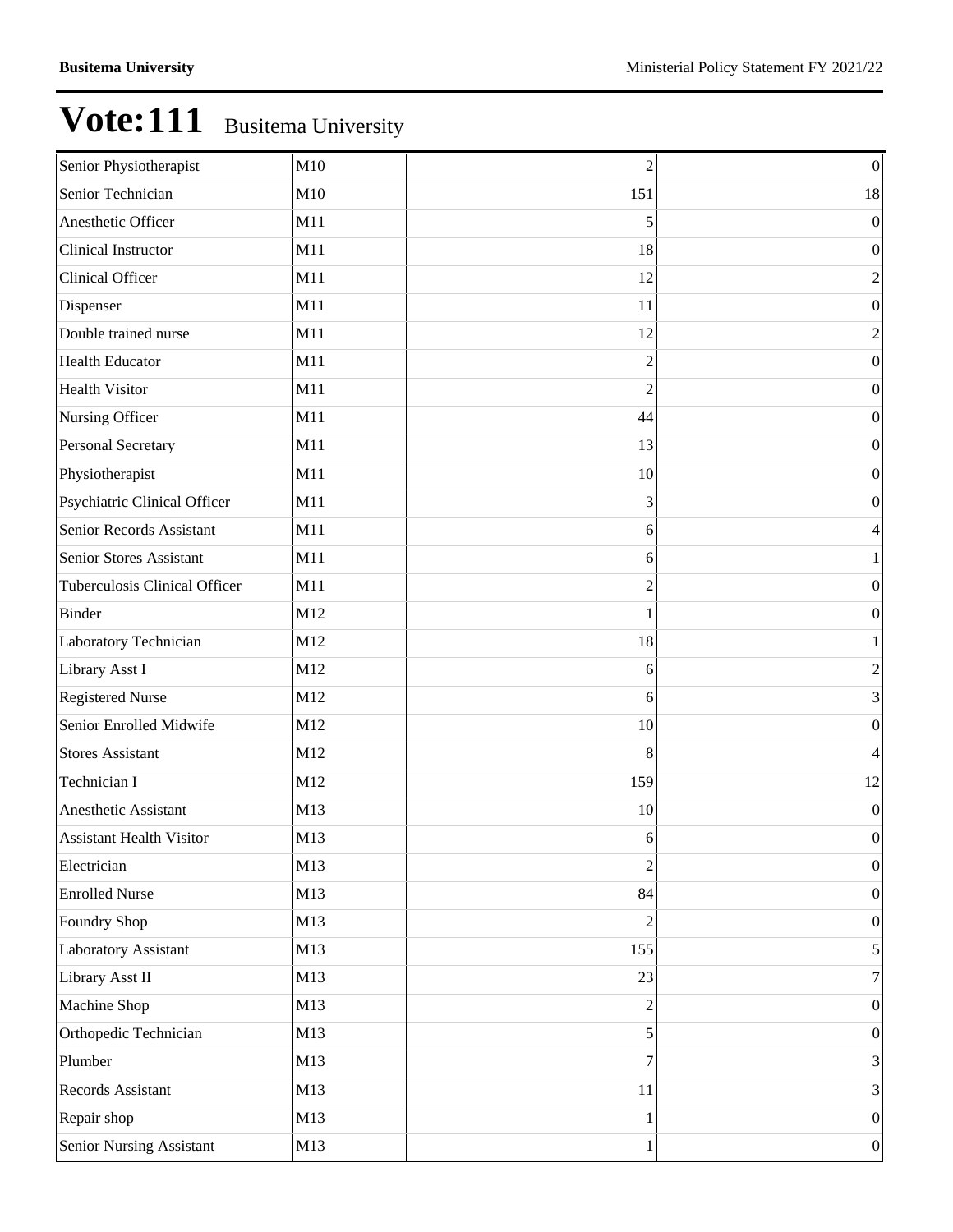| Technician II                      | M13            | 132 | $\mathbf{1}$     |
|------------------------------------|----------------|-----|------------------|
| Custodian                          | M15            | 6   | $\boldsymbol{0}$ |
| <b>Mental Assistant</b>            | M15            | 12  | $\boldsymbol{0}$ |
| Orthopedic Assistant               | M15            | 14  | $\boldsymbol{0}$ |
| Pharmacy Orderly                   | M15            | 8   | $\boldsymbol{0}$ |
| Senior Theatre Attendant           | M15            |     | $\boldsymbol{0}$ |
| Deputy Vice Chancellor_AAR         | M <sub>2</sub> | 2   | 1                |
| <b>Front Desk Assistant</b>        | M20            | 6   | $\boldsymbol{0}$ |
| Laboratory Attendant               | M20            | 7   | $\boldsymbol{0}$ |
| Library Assistant                  | M20            | 8   | $\,8\,$          |
| <b>Office Assistant</b>            | M20            | 104 | 13               |
| <b>Security Guard</b>              | M20            | 67  | 38               |
| <b>Transport Assistant</b>         | M20            | 46  | $\overline{9}$   |
| Workshop Attendant                 | M20            | 7   | $\boldsymbol{0}$ |
| Academic Registrar                 | M <sub>3</sub> |     | 1                |
| Dean of Students                   | M <sub>3</sub> |     | $\boldsymbol{0}$ |
| Director Human Resource            | M <sub>3</sub> |     | $\boldsymbol{0}$ |
| Director Planning                  | M <sub>3</sub> |     | $\boldsymbol{0}$ |
| Professor Science                  | M <sub>3</sub> | 131 | 5                |
| <b>University Bursar</b>           | M <sub>3</sub> |     | $\mathbf{1}$     |
| University Librarian               | M <sub>3</sub> |     | $\mathbf{1}$     |
| <b>University Secretary</b>        | M <sub>3</sub> | 1   | $\mathbf{1}$     |
| <b>Associate Professor Science</b> | M <sub>4</sub> | 147 | 7                |
| Deputy Academic Registrar          | M4             |     | $\mathbf{1}$     |
| Deputy Bursar                      | M <sub>4</sub> |     | $\mathbf{1}$     |
| Deputy Dean of Students            | M4             | 1   | $\boldsymbol{0}$ |
| Deputy Director                    | M4             | 11  | $\overline{2}$   |
| Deputy Director Human Resource     | M4             |     | $\boldsymbol{0}$ |
| Deputy University Librarian        | M <sub>4</sub> | 1   | $\boldsymbol{0}$ |
| Deputy University Secretary        | M <sub>4</sub> |     | $\mathbf{1}$     |
| <b>Estates Manager</b>             | M <sub>4</sub> |     | $\boldsymbol{0}$ |
| Procurement Manager                | M4             |     | $\boldsymbol{0}$ |
| Chief Security Officer             | M <sub>5</sub> |     | $\boldsymbol{0}$ |
| Human Resource Officer             | M <sub>5</sub> | 3   | $\mathbf{1}$     |
| Senior Advancement Officer         | M <sub>5</sub> | 3   | $\boldsymbol{0}$ |
| Senior Assistant Bursar            | M <sub>5</sub> | 4   | $1\vert$         |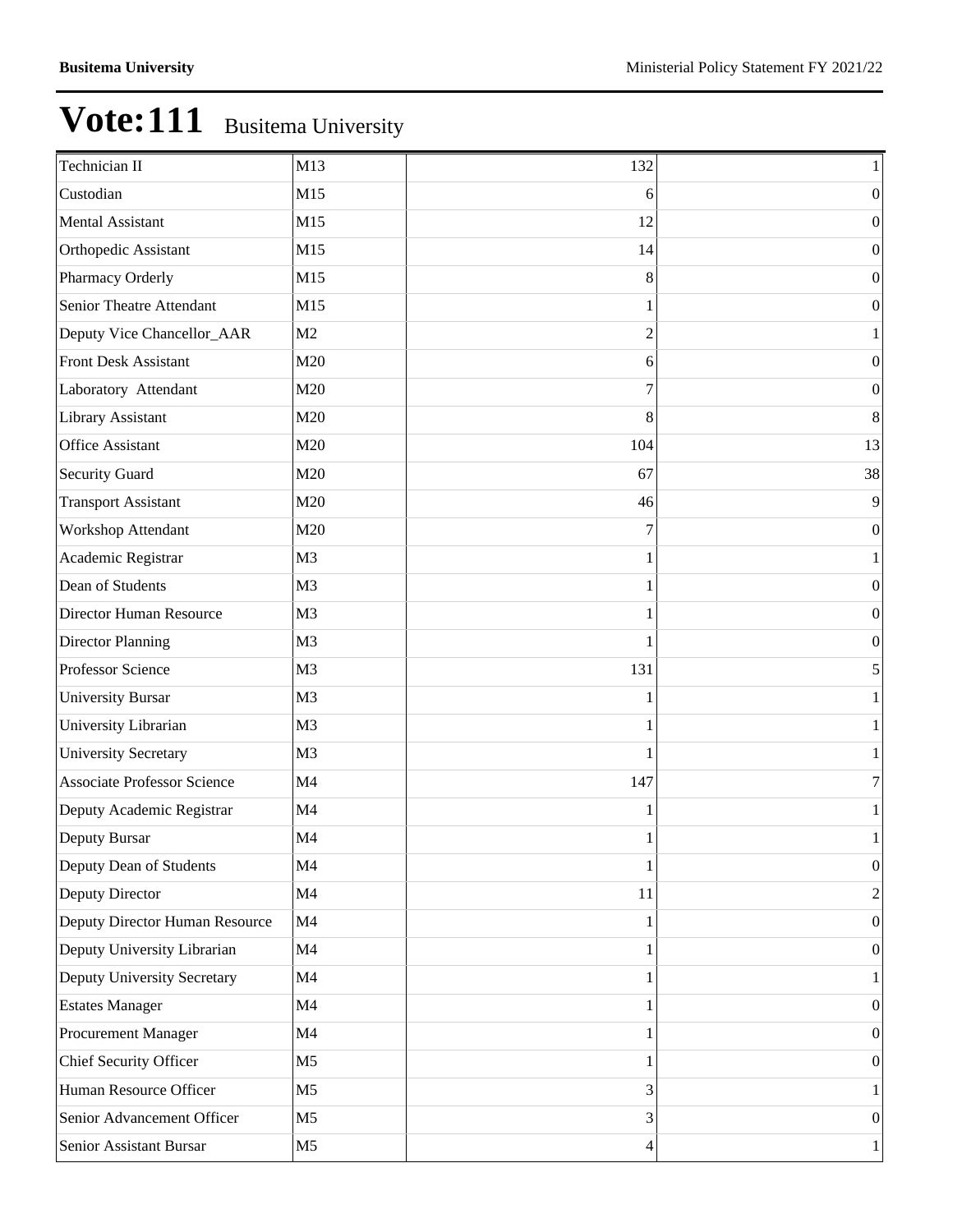| Senior Assistant Registrar                       | M <sub>5</sub> | 4              | 3                |
|--------------------------------------------------|----------------|----------------|------------------|
| Senior Assistant Secretary                       | M <sub>5</sub> | 6              | $\mathbf{1}$     |
| Senior Counselor                                 | M <sub>5</sub> |                | $\boldsymbol{0}$ |
| Senior Gender Officer                            | M <sub>5</sub> |                | $\boldsymbol{0}$ |
| Senior Internal Auditor                          | M <sub>5</sub> | $\overline{c}$ | 1                |
| Senior Lecturer                                  | M <sub>5</sub> | 310            | 36               |
| Senior Lecturer Non Science                      | M <sub>5</sub> | 30             | 1                |
| Senior Legal Officer                             | M <sub>5</sub> | 2              | $\mathbf{1}$     |
| Senior Librarian                                 | M <sub>5</sub> | 7              | 1                |
| Senior Medical Officer                           | M <sub>5</sub> | 5              | $\mathbf{1}$     |
| Senior Planning Officer                          | M <sub>5</sub> | 2              | 1                |
| Senior Procurement Officer                       | M <sub>5</sub> | 2              | $\mathbf{1}$     |
| Senior Quality Assurance Officer                 | M <sub>5</sub> | 2              | 1                |
| Senior Records Officer                           | M <sub>5</sub> |                | $\boldsymbol{0}$ |
| Senior Warden                                    | M <sub>5</sub> | 3              | 1                |
| Alumni Relations Officer                         | M <sub>6</sub> |                | $\boldsymbol{0}$ |
| <b>Assistant Secretary</b>                       | M <sub>6</sub> | $\overline{c}$ | 1                |
| <b>Assistant Bursar</b>                          | M <sub>6</sub> | 5              | 3                |
| <b>Assistant Human Resource Officer</b>          | M <sub>6</sub> | 7              | $\boldsymbol{0}$ |
| <b>Assistant Registrar</b>                       | M <sub>6</sub> | 8              | 5                |
| <b>Assistant Secretary_Personal</b><br>Assistant | M <sub>6</sub> | 3              | $\boldsymbol{0}$ |
| Chief Technician                                 | M <sub>6</sub> | 55             | 6                |
| Communication and Marketing<br>Officer           | M6             | 1              | $\boldsymbol{0}$ |
| Counselor                                        | M <sub>6</sub> | 5              | $\boldsymbol{0}$ |
| <b>Estates Officer</b>                           | M <sub>6</sub> | 4              | $\boldsymbol{0}$ |
| Gender Officer                                   | M <sub>6</sub> | $\overline{c}$ | $\boldsymbol{0}$ |
| Internal Auditor                                 | M6             | $\overline{c}$ | $\boldsymbol{0}$ |
| Internationalization and Partnership<br>Officer  | M <sub>6</sub> |                | $\boldsymbol{0}$ |
| Lecturer Non Science                             | M <sub>6</sub> | 30             | $\mathbf{1}$     |
| Lecturer Science                                 | M6             | 360            | 103              |
| Legal Officer                                    | M6             | 2              | $\boldsymbol{0}$ |
| Librarian I                                      | M6             | 7              | $\overline{4}$   |
| Medical Officer                                  | M6             | 43             | $\boldsymbol{0}$ |
| Pharmacist                                       | M6             | 2              | $\boldsymbol{0}$ |
| Procurement Officer                              | M6             | $\overline{c}$ | $\mathbf{1}$     |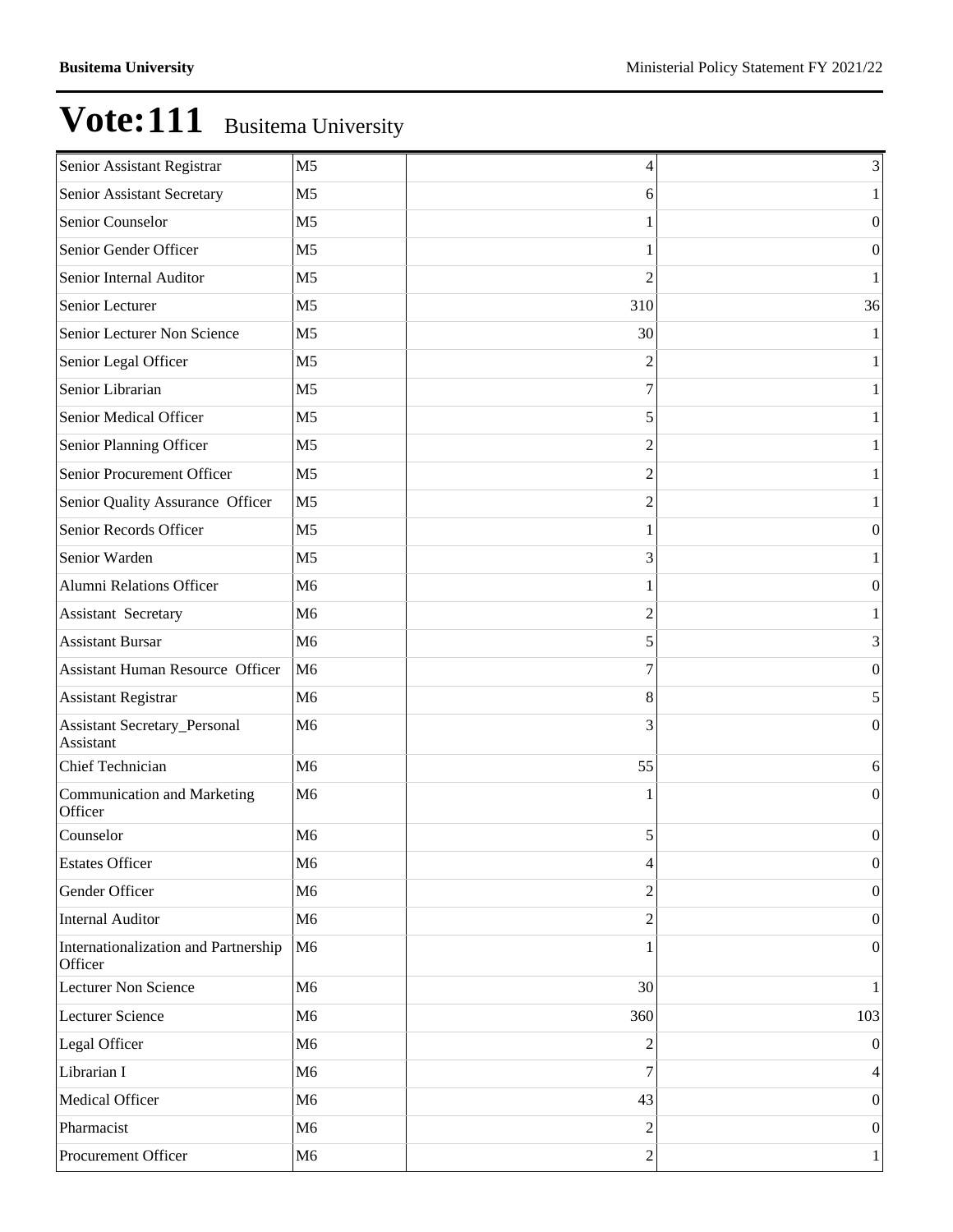| <b>Quality Assurance Officer</b>     | M <sub>6</sub> | $\overline{7}$ | $\boldsymbol{0}$ |
|--------------------------------------|----------------|----------------|------------------|
| Records Officer                      | M <sub>6</sub> | 6              | $\boldsymbol{0}$ |
| Senior Security Officer              | M6             | 1              | $\boldsymbol{0}$ |
| Senior Sports Tutor                  | M6             | 1              | 1                |
| <b>Stores Officer</b>                | M <sub>6</sub> | 1              | $\boldsymbol{0}$ |
| Warden                               | M6             | 4              | 3                |
| <b>Workshop Manager</b>              | M6             | 1              | $\boldsymbol{0}$ |
| Accountant                           | M7             | 6              | 6                |
| <b>Administrative Assistant</b>      | M <sub>7</sub> | 9              | 3                |
| <b>Administrative Secretary</b>      | M7             | 3              | 1                |
| <b>Assistant CMBE Coordinator</b>    | M7             | 1              | $\boldsymbol{0}$ |
| <b>Assistant Counselor</b>           | M <sub>7</sub> | 4              | 1                |
| <b>Assistant Lecturer</b>            | M <sub>7</sub> | 202            | 35               |
| <b>Assistant Procurement Officer</b> | M7             | 6              | $\mathbf{1}$     |
| <b>Assistant Stores Officer</b>      | M <sub>7</sub> | 2              | 1                |
| <b>Community Based HEF</b>           | M <sub>7</sub> |                | $\overline{0}$   |
| Librarian II                         | M <sub>7</sub> | 14             | 3                |
| <b>Sports Tutor</b>                  | M <sub>7</sub> | 3              | 0                |
| <b>Teaching Asstitant</b>            | M <sub>7</sub> | 124            | 8                |
| Web Master                           | M7             | 7              | $\boldsymbol{0}$ |
| Principal Laboratory Technician      | M8             | 28             | $\boldsymbol{0}$ |
| Animal House Attendant               | $MD-H$         | $\overline{2}$ | 0                |
| Dresser                              | $MD-H$         | 8              | $\boldsymbol{0}$ |
| <b>Mental Attendant</b>              | $MD-H$         | 8              | $\boldsymbol{0}$ |
| Mortuary Attendant                   | $MD-H$         | 1              | 0                |
| Nursing Aid                          | $MD-H$         | 60             | $\boldsymbol{0}$ |
| Theatre Attendant                    | $MD-H$         | $\overline{c}$ | $\boldsymbol{0}$ |
| <b>Tractor Operator</b>              | MK1            | 6              | $\boldsymbol{0}$ |

### **Table 13.2 Staff Recruitment Plan**

| Post Title                         | Salalry<br>Scale | No. Of<br>Approved<br><b>Posts</b> | No Of<br><b>Filled Posts</b> | Vacant<br><b>Posts</b> | No. of Posts<br>Cleared for<br>Filling<br>FY2021/22 | <b>Gross Salary</b><br>Per Month<br>(UGX) | <b>Total Annual</b><br>Salary<br>(UGX) |
|------------------------------------|------------------|------------------------------------|------------------------------|------------------------|-----------------------------------------------------|-------------------------------------------|----------------------------------------|
| <b>Assistant Bursar</b>            | M6               |                                    |                              |                        |                                                     | 4,215,511                                 | 50,586,132                             |
| Assistant Lecturer                 | M <sub>7</sub>   | 63                                 |                              | 57                     |                                                     | 8,086,166                                 | 97,033,992                             |
| <b>Associate Professor Science</b> | M4               | 147                                |                              | 140                    | 14                                                  | 105,520,016                               | 1,266,240,192                          |
| Counselor                          | M <sub>6</sub>   |                                    |                              |                        |                                                     | 12,646,533                                | 151,758,396                            |
| Deputy Director                    | M4               |                                    |                              |                        |                                                     | 5,349,623                                 | 64, 195, 476                           |